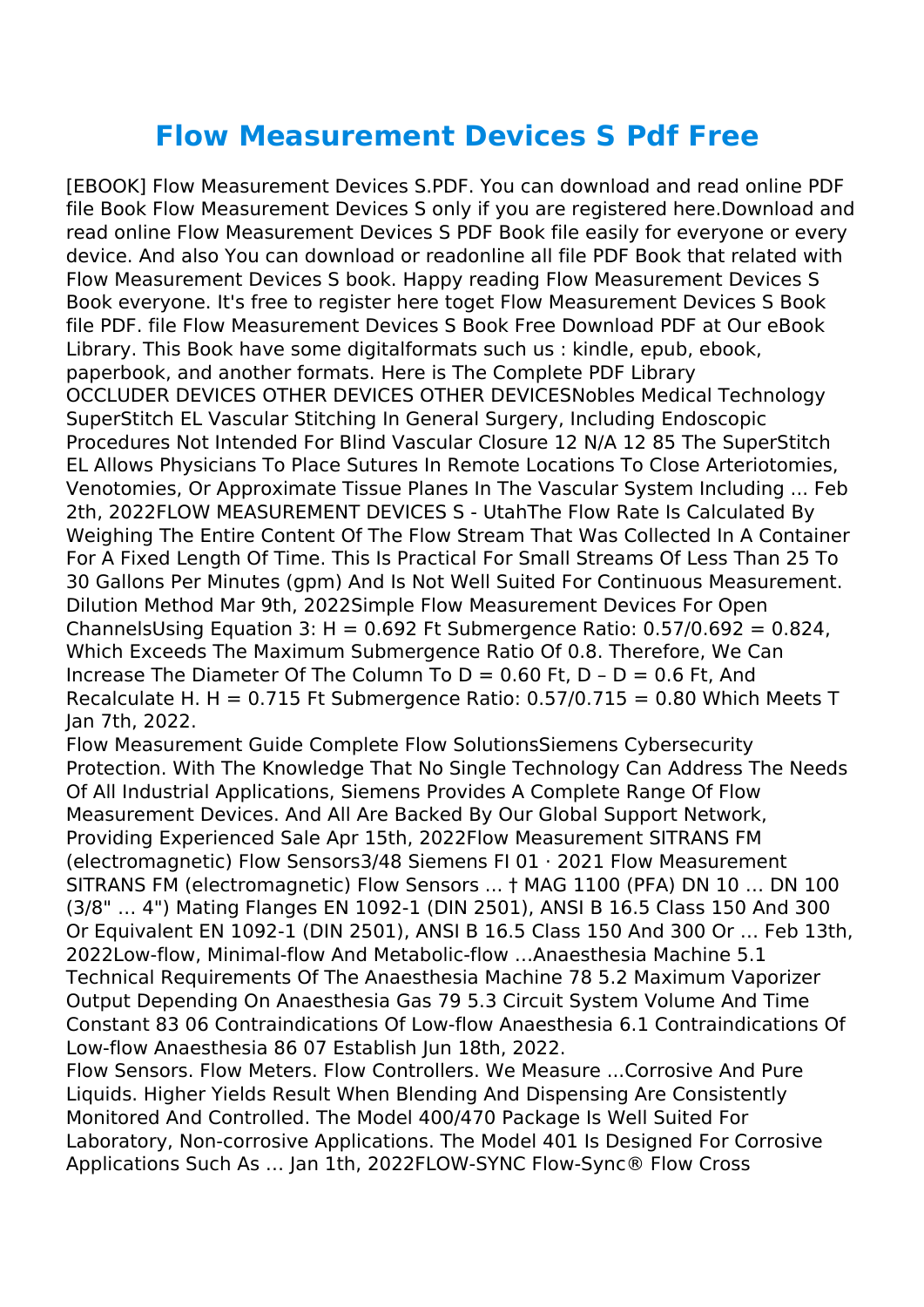ReferencesFCT-200 2" Schedule 40 Sensor (white) Receptacle Tee FCT-208 2" Schedule 80 Sensor (gray) Receptacle Tee FCT-300 3" Schedule 40 Sensor (white) Receptacle Tee FCT-308 3" Schedule 80 Sensor (gray) Receptacle Tee FCT-400 4" Schedule 40 Sensor (white) Receptacle Tee Note: \* Flow-Sync (senso Mar 25th, 2022UNIT 6 ANGULAR MEASURING DEVICES Angular Measuring DevicesIt Is An Angular Measuring Instrument Capable Of Measuring Angles To Within 5 Min. The Name Universal Refers To The Capacity Of The Instrument To Be Adaptable To A Great Variety Of Work Configurations And Angular Interrelations. It Consists Of A Base To Which A Vernier Scale Is Attached. A Protractor Dial Is Mounted On The Circular Section Of The Base. The Protractor Dial Is Graduated In ... May 5th, 2022. Circulatory System Devices Panel Of The Medical Devices ...Anesthesia . Machine . OR Lights . Heater-Cooler Heart-Lung . Machine . Non-Sterile Equipment . Sterile Bypass . ... Machine And/or An Jan 17th, 2022PolySwitch Resettable Devices Line-Voltage-Rated Devices• Current Ratings From 50mA To 2A • Line Voltage Rating Of 120VAC And 240VAC • Agency Recognition: UL, CSA, TÜV • Fast Time-to-trip • Low Resistance • Electromagnetic Loads ... 2013 CP S11-Poly-5-LVR.indd 199 8/3/13 10:43 AM. 200 RoHS Compliant, ELV Compliant 11 B D C CL To CL A E B D C CL To CL Mar 7th, 2022GNSS DEVICES IN MTBO - LEGAL AND ILLEGAL DEVICESPowertap Joule GPS Powertap Joule GPS+ . Version 8 – November 2016 22 ILLEGAL GNSS Devices 12. Those GNSS Devices Deemed ILLEGAL For MTBO Events As They Have A Map Or Breadcrumb Display: Brand Model Picture Garmin Edge 1000/Explore Feb 19th, 2022.

Rhetorical Devices Stylistic DevicesLiterary Devices Are Also Known As Fictional Devices And Are Any Of Several Specific Methods That The Creator Of A Narrative Uses To Convey The Ideas And Drama Of The Narrative To Words. Another Use Of Literary Devices Is To Outline A Strategy Used In The Making Of A … Mar 9th, 2022WIRING DEVICES WIRING DEVICES - Woodhead SalesConfiguration Voltage Blade (l) Plug Part No.1, 2 Part No.1, 2 Body Size Nema L2-20 250v 26w07 27w07 F2 1⁄ 2" 68 Woodhead Call Us Today! 800-225-7724 Woodhead 69 Wiring Devices Wiring Devices 20 Amp Plugs And Connectors • 250v – 2-pole, 2-wire – Nema L2-20 20 Amp Plugs And Connectors • 25 May 13th, 2022Active Implantable Devices Anaesthetic And Respiratory Devices(A30909) Zimmer Biomet-Dermatome AN Handpiec.pdf (A30955) Medtronic MyCareLink Patient Monitors May Be Susceptible To Vulnerability Allowing Access To Operating System.pdf (A30917) Baxter-SIGMA SPECTRUM V6 Platform Infusion Pumps.pdf Jun 7th, 2022.

User Guide - Analog Devices Wiki [Analog Devices Wiki]CrossCore Embedded Studio 10.3 Attachmate Reflection Back Search Programs And . 0 . TinyWSN • WSN -ADuCRF101UKxZ . E Y The LEO Off Mute By Node Set Enable Enable O Oat\* 61 61 Stat ANode Address = 00:05: Ver. - Vz.co Channel Activity (Oh) 11m S Message Duration Not CcA Signal Levels O Frg Feb 17th, 2022Decorator Devices Titan™ Series Decorator DevicesD-79 Decorator Devices Titan™ Series Fluorescent Decorator Devices Titan™ Series Fluorescent 3 Wire Dimmers All Devices Listed Jun 8th, 2022Poetic Devices Literary Devices Used In Dust Of Snow By ...A Noble Wild Beast Greets You, With Black Stripes On A Yellow Ground, Just Notice If He Eats You. This Simple Rule May Help You Learn The Bengal Tiger To Discern. Noble: High Born, Aristocratic Discern: Recognize . She Explains An Animal That Roams Mar